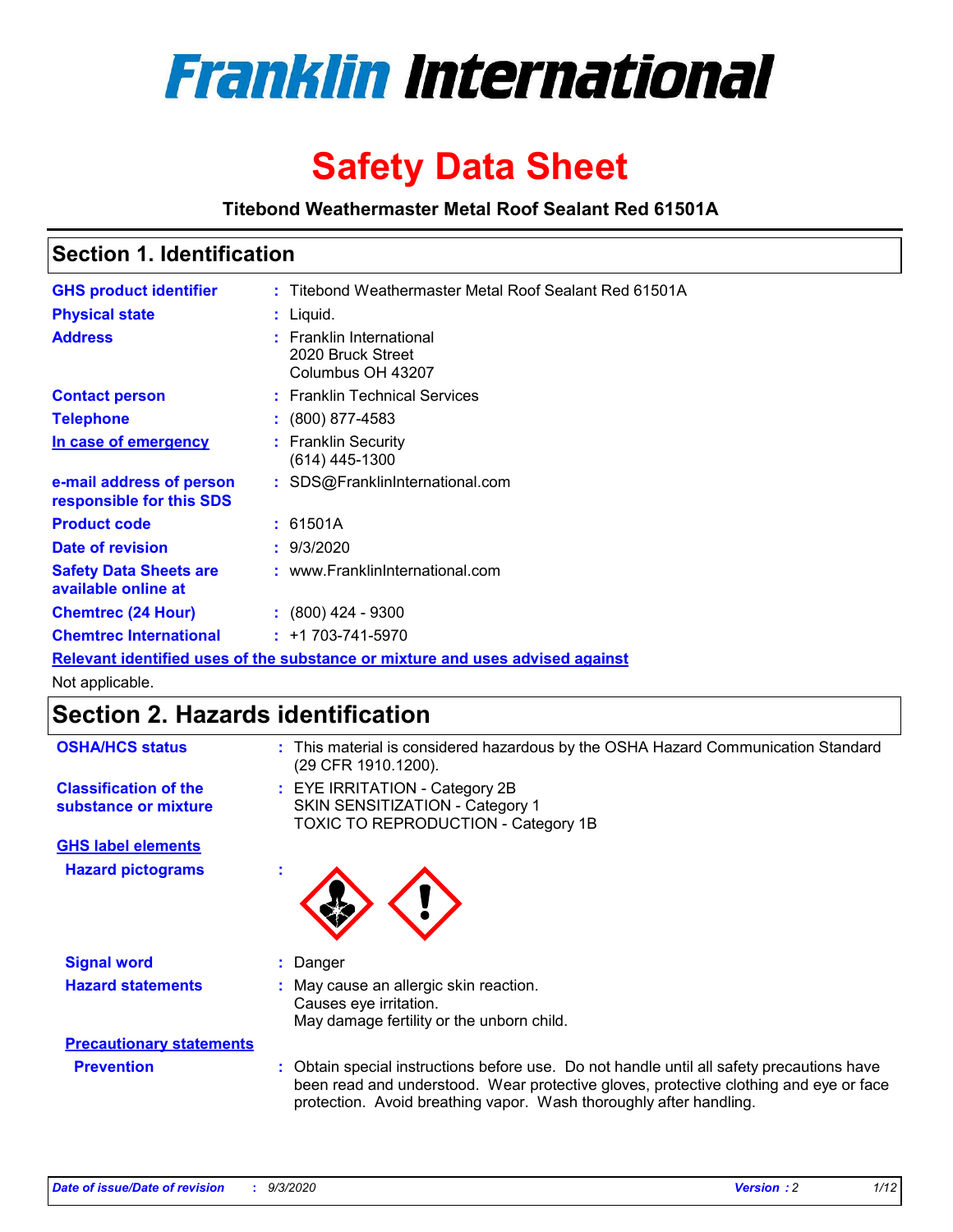### **Section 2. Hazards identification**

| <b>Response</b>                            | : IF exposed or concerned: Get medical advice or attention. Wash contaminated clothing<br>before reuse. IF ON SKIN: Wash with plenty of water. IF IN EYES: Rinse cautiously<br>with water for several minutes. Remove contact lenses, if present and easy to do.<br>Continue rinsing. If eye irritation persists: Get medical advice or attention. |
|--------------------------------------------|----------------------------------------------------------------------------------------------------------------------------------------------------------------------------------------------------------------------------------------------------------------------------------------------------------------------------------------------------|
| <b>Storage</b>                             | : Store locked up.                                                                                                                                                                                                                                                                                                                                 |
| <b>Disposal</b>                            | : Dispose of contents and container in accordance with all local, regional, national and<br>international regulations.                                                                                                                                                                                                                             |
| <b>Hazards not otherwise</b><br>classified | : Product generates methanol during cure.                                                                                                                                                                                                                                                                                                          |

## **Section 3. Composition/information on ingredients**

| <b>Substance/mixture</b> | Mixture |
|--------------------------|---------|
|                          |         |

| <b>Ingredient name</b>       | $\frac{9}{6}$ | <b>CAS number</b> |
|------------------------------|---------------|-------------------|
| 3-aminopropyltriethoxysilane | ՝≤3           | 919-30-2          |
| Dibutyltin dilaurate         | ∣≤0.3         | 77-58-7           |

Any concentration shown as a range is to protect confidentiality or is due to batch variation.

**There are no additional ingredients present which, within the current knowledge of the supplier and in the concentrations applicable, are classified as hazardous to health or the environment and hence require reporting in this section.**

**Occupational exposure limits, if available, are listed in Section 8.**

### **Section 4. First aid measures**

| <b>Description of necessary first aid measures</b> |                                                                                                                                                                                                                                                                                                                                                                                                                                                                                                                                                                                                                                                                                                                                                                           |
|----------------------------------------------------|---------------------------------------------------------------------------------------------------------------------------------------------------------------------------------------------------------------------------------------------------------------------------------------------------------------------------------------------------------------------------------------------------------------------------------------------------------------------------------------------------------------------------------------------------------------------------------------------------------------------------------------------------------------------------------------------------------------------------------------------------------------------------|
| <b>Eye contact</b>                                 | : Immediately flush eyes with plenty of water, occasionally lifting the upper and lower<br>eyelids. Check for and remove any contact lenses. Continue to rinse for at least 10<br>minutes. If irritation persists, get medical attention.                                                                                                                                                                                                                                                                                                                                                                                                                                                                                                                                 |
| <b>Inhalation</b>                                  | : Remove victim to fresh air and keep at rest in a position comfortable for breathing. If<br>not breathing, if breathing is irregular or if respiratory arrest occurs, provide artificial<br>respiration or oxygen by trained personnel. It may be dangerous to the person providing<br>aid to give mouth-to-mouth resuscitation. Get medical attention. If unconscious, place<br>in recovery position and get medical attention immediately. Maintain an open airway.<br>Loosen tight clothing such as a collar, tie, belt or waistband. In case of inhalation of<br>decomposition products in a fire, symptoms may be delayed. The exposed person may<br>need to be kept under medical surveillance for 48 hours.                                                       |
| <b>Skin contact</b>                                | : Wash with plenty of soap and water. Remove contaminated clothing and shoes. Wash<br>contaminated clothing thoroughly with water before removing it, or wear gloves.<br>Continue to rinse for at least 10 minutes. Get medical attention. In the event of any<br>complaints or symptoms, avoid further exposure. Wash clothing before reuse. Clean<br>shoes thoroughly before reuse.                                                                                                                                                                                                                                                                                                                                                                                     |
| <b>Ingestion</b>                                   | : Wash out mouth with water. Remove dentures if any. Remove victim to fresh air and<br>keep at rest in a position comfortable for breathing. If material has been swallowed and<br>the exposed person is conscious, give small quantities of water to drink. Stop if the<br>exposed person feels sick as vomiting may be dangerous. Do not induce vomiting<br>unless directed to do so by medical personnel. If vomiting occurs, the head should be<br>kept low so that vomit does not enter the lungs. Get medical attention. Never give<br>anything by mouth to an unconscious person. If unconscious, place in recovery position<br>and get medical attention immediately. Maintain an open airway. Loosen tight clothing<br>such as a collar, tie, belt or waistband. |
| Most important symptoms/effects, acute and delayed |                                                                                                                                                                                                                                                                                                                                                                                                                                                                                                                                                                                                                                                                                                                                                                           |
| <b>Potential acute health effects</b>              |                                                                                                                                                                                                                                                                                                                                                                                                                                                                                                                                                                                                                                                                                                                                                                           |
| <b>Eye contact</b>                                 | : May cause eye irritation.                                                                                                                                                                                                                                                                                                                                                                                                                                                                                                                                                                                                                                                                                                                                               |
| <b>Inhalation</b>                                  | : No known significant effects or critical hazards.                                                                                                                                                                                                                                                                                                                                                                                                                                                                                                                                                                                                                                                                                                                       |
|                                                    |                                                                                                                                                                                                                                                                                                                                                                                                                                                                                                                                                                                                                                                                                                                                                                           |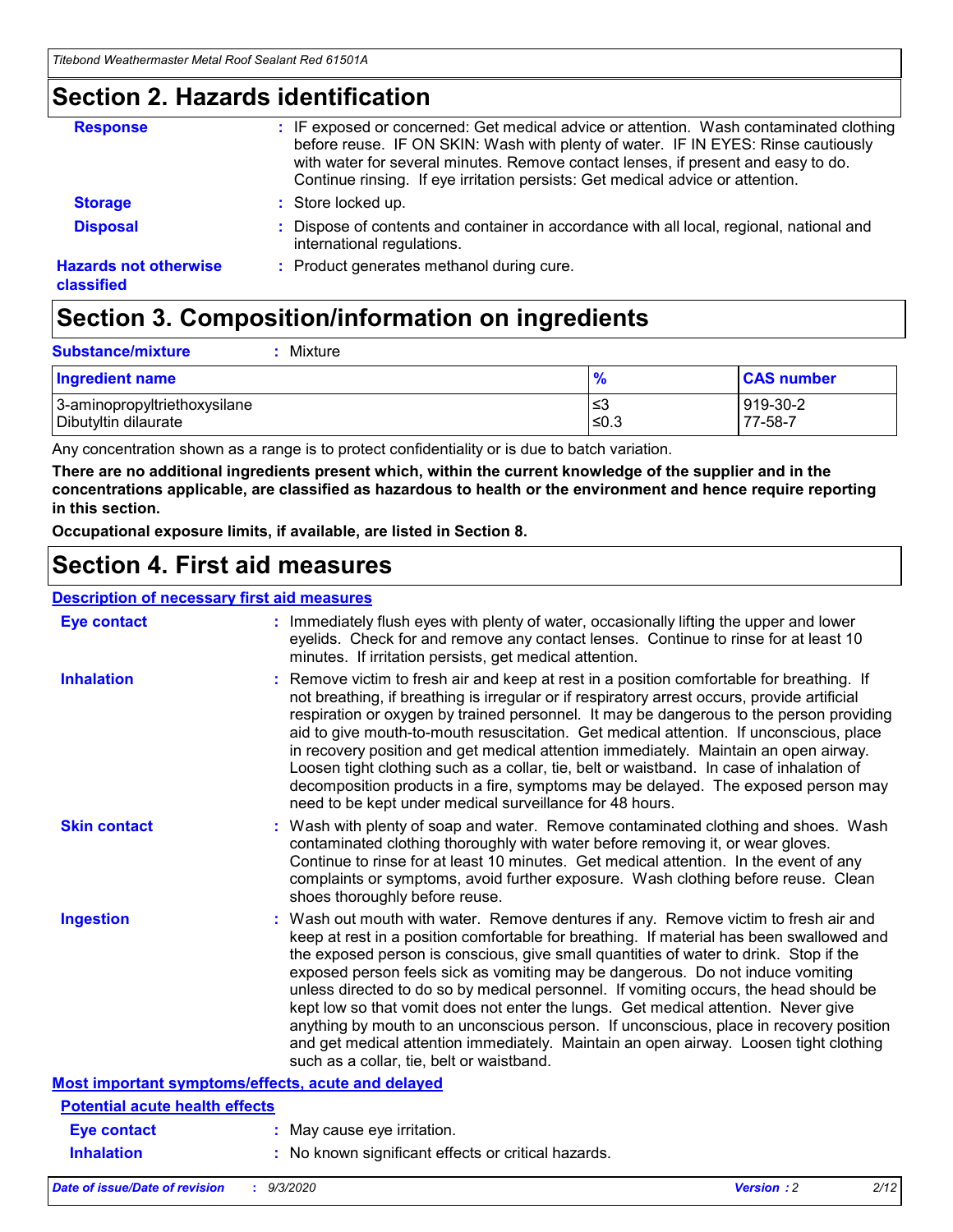| Titebond Weathermaster Metal Roof Sealant Red 61501A |                                                                                                                                                                                                                                                                                                                                                                                                               |  |  |  |
|------------------------------------------------------|---------------------------------------------------------------------------------------------------------------------------------------------------------------------------------------------------------------------------------------------------------------------------------------------------------------------------------------------------------------------------------------------------------------|--|--|--|
| <b>Section 4. First aid measures</b>                 |                                                                                                                                                                                                                                                                                                                                                                                                               |  |  |  |
| <b>Skin contact</b>                                  | : May cause skin irritation.                                                                                                                                                                                                                                                                                                                                                                                  |  |  |  |
| <b>Ingestion</b>                                     | : No known significant effects or critical hazards.                                                                                                                                                                                                                                                                                                                                                           |  |  |  |
| <b>Over-exposure signs/symptoms</b>                  |                                                                                                                                                                                                                                                                                                                                                                                                               |  |  |  |
| <b>Eye contact</b>                                   | : Adverse symptoms may include the following:<br>irritation<br>watering<br>redness                                                                                                                                                                                                                                                                                                                            |  |  |  |
| <b>Inhalation</b>                                    | : Adverse symptoms may include the following:<br>reduced fetal weight<br>increase in fetal deaths<br>skeletal malformations                                                                                                                                                                                                                                                                                   |  |  |  |
| <b>Skin contact</b>                                  | : Adverse symptoms may include the following:<br>irritation<br>redness<br>reduced fetal weight<br>increase in fetal deaths<br>skeletal malformations                                                                                                                                                                                                                                                          |  |  |  |
| <b>Ingestion</b>                                     | Adverse symptoms may include the following:<br>reduced fetal weight<br>increase in fetal deaths<br>skeletal malformations                                                                                                                                                                                                                                                                                     |  |  |  |
|                                                      | Indication of immediate medical attention and special treatment needed, if necessary                                                                                                                                                                                                                                                                                                                          |  |  |  |
| <b>Notes to physician</b>                            | : In case of inhalation of decomposition products in a fire, symptoms may be delayed.<br>The exposed person may need to be kept under medical surveillance for 48 hours.                                                                                                                                                                                                                                      |  |  |  |
| <b>Specific treatments</b>                           | : No specific treatment.                                                                                                                                                                                                                                                                                                                                                                                      |  |  |  |
| <b>Protection of first-aiders</b>                    | No action shall be taken involving any personal risk or without suitable training. If it is<br>suspected that fumes are still present, the rescuer should wear an appropriate mask or<br>self-contained breathing apparatus. It may be dangerous to the person providing aid to<br>give mouth-to-mouth resuscitation. Wash contaminated clothing thoroughly with water<br>before removing it, or wear gloves. |  |  |  |
| See toxicological information (Section 11)           |                                                                                                                                                                                                                                                                                                                                                                                                               |  |  |  |

### **Section 5. Fire-fighting measures**

| <b>Extinguishing media</b>                               |                                                                                                                                                                                                     |
|----------------------------------------------------------|-----------------------------------------------------------------------------------------------------------------------------------------------------------------------------------------------------|
| <b>Suitable extinguishing</b><br>media                   | : Use an extinguishing agent suitable for the surrounding fire.                                                                                                                                     |
| <b>Unsuitable extinguishing</b><br>media                 | : None known.                                                                                                                                                                                       |
| <b>Specific hazards arising</b><br>from the chemical     | : In a fire or if heated, a pressure increase will occur and the container may burst.                                                                                                               |
| <b>Hazardous thermal</b><br>decomposition products       | Decomposition products may include the following materials:<br>carbon dioxide<br>carbon monoxide<br>nitrogen oxides<br>metal oxide/oxides                                                           |
| <b>Special protective actions</b><br>for fire-fighters   | : Promptly isolate the scene by removing all persons from the vicinity of the incident if<br>there is a fire. No action shall be taken involving any personal risk or without suitable<br>training. |
| <b>Special protective</b><br>equipment for fire-fighters | Fire-fighters should wear appropriate protective equipment and self-contained breathing<br>apparatus (SCBA) with a full face-piece operated in positive pressure mode.                              |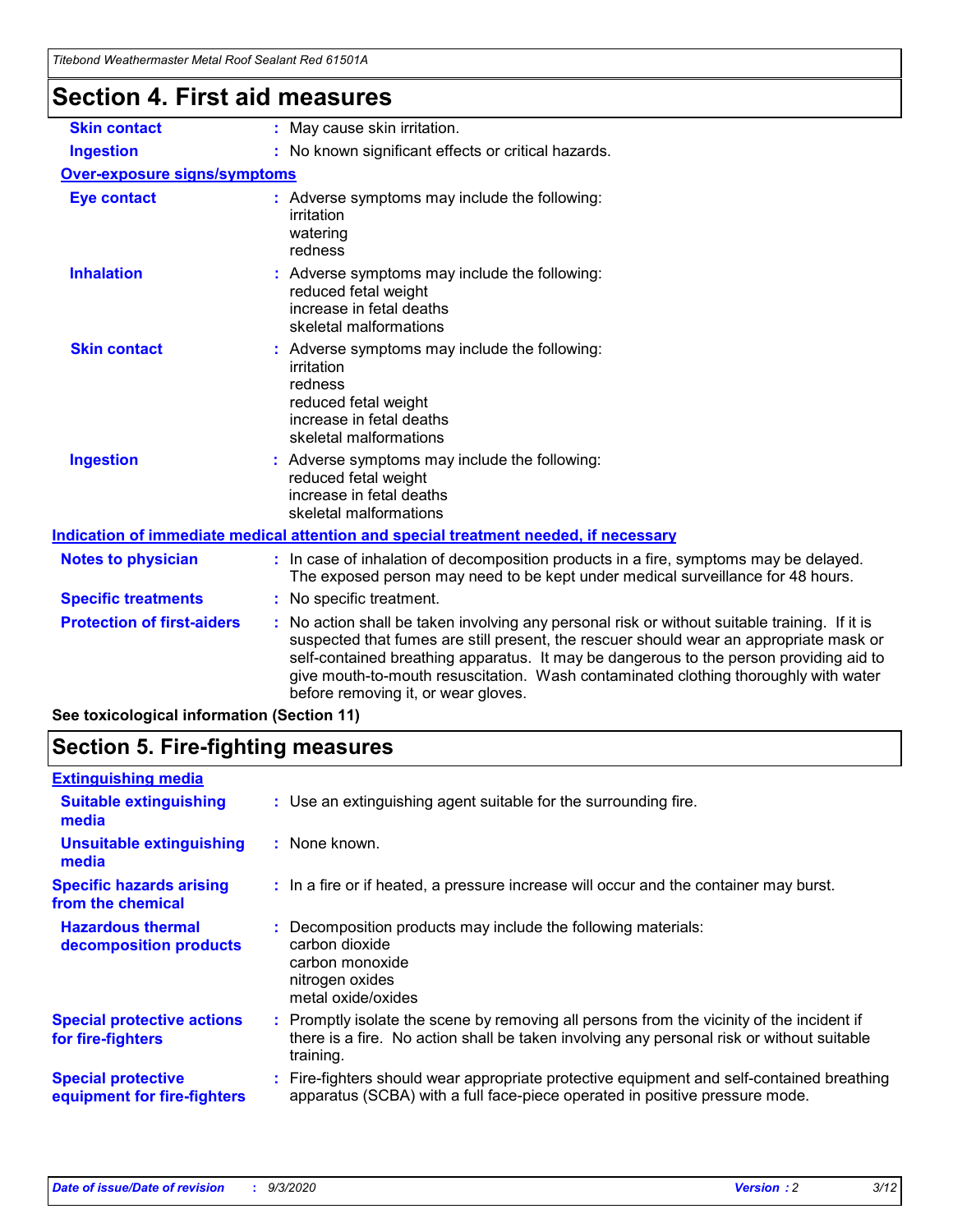### **Section 6. Accidental release measures**

|                                                              | Personal precautions, protective equipment and emergency procedures                                                                                                                                                                                                                                                                                                                                                                                                                                                                                                                                                                                                                                          |
|--------------------------------------------------------------|--------------------------------------------------------------------------------------------------------------------------------------------------------------------------------------------------------------------------------------------------------------------------------------------------------------------------------------------------------------------------------------------------------------------------------------------------------------------------------------------------------------------------------------------------------------------------------------------------------------------------------------------------------------------------------------------------------------|
| For non-emergency<br>personnel                               | : No action shall be taken involving any personal risk or without suitable training.<br>Evacuate surrounding areas. Keep unnecessary and unprotected personnel from<br>entering. Do not touch or walk through spilled material. Avoid breathing vapor or mist.<br>Provide adequate ventilation. Wear appropriate respirator when ventilation is<br>inadequate. Put on appropriate personal protective equipment.                                                                                                                                                                                                                                                                                             |
| For emergency responders                                     | : If specialized clothing is required to deal with the spillage, take note of any information in<br>Section 8 on suitable and unsuitable materials. See also the information in "For non-<br>emergency personnel".                                                                                                                                                                                                                                                                                                                                                                                                                                                                                           |
| <b>Environmental precautions</b>                             | : Avoid dispersal of spilled material and runoff and contact with soil, waterways, drains<br>and sewers. Inform the relevant authorities if the product has caused environmental<br>pollution (sewers, waterways, soil or air).                                                                                                                                                                                                                                                                                                                                                                                                                                                                              |
| <b>Methods and materials for containment and cleaning up</b> |                                                                                                                                                                                                                                                                                                                                                                                                                                                                                                                                                                                                                                                                                                              |
| <b>Small spill</b>                                           | : Stop leak if without risk. Move containers from spill area. Dilute with water and mop up<br>if water-soluble. Alternatively, or if water-insoluble, absorb with an inert dry material and<br>place in an appropriate waste disposal container. Dispose of via a licensed waste<br>disposal contractor.                                                                                                                                                                                                                                                                                                                                                                                                     |
| <b>Large spill</b>                                           | : Stop leak if without risk. Move containers from spill area. Approach release from<br>upwind. Prevent entry into sewers, water courses, basements or confined areas. Wash<br>spillages into an effluent treatment plant or proceed as follows. Contain and collect<br>spillage with non-combustible, absorbent material e.g. sand, earth, vermiculite or<br>diatomaceous earth and place in container for disposal according to local regulations<br>(see Section 13). Dispose of via a licensed waste disposal contractor. Contaminated<br>absorbent material may pose the same hazard as the spilled product. Note: see<br>Section 1 for emergency contact information and Section 13 for waste disposal. |

### **Section 7. Handling and storage**

#### **Precautions for safe handling**

| <b>Protective measures</b>                                                       | : Put on appropriate personal protective equipment (see Section 8). Persons with a<br>history of skin sensitization problems should not be employed in any process in which<br>this product is used. Avoid exposure - obtain special instructions before use. Avoid<br>exposure during pregnancy. Do not handle until all safety precautions have been read<br>and understood. Do not get in eyes or on skin or clothing. Do not ingest. Avoid<br>breathing vapor or mist. If during normal use the material presents a respiratory hazard,<br>use only with adequate ventilation or wear appropriate respirator. Keep in the original<br>container or an approved alternative made from a compatible material, kept tightly<br>closed when not in use. Empty containers retain product residue and can be hazardous.<br>Do not reuse container. |
|----------------------------------------------------------------------------------|--------------------------------------------------------------------------------------------------------------------------------------------------------------------------------------------------------------------------------------------------------------------------------------------------------------------------------------------------------------------------------------------------------------------------------------------------------------------------------------------------------------------------------------------------------------------------------------------------------------------------------------------------------------------------------------------------------------------------------------------------------------------------------------------------------------------------------------------------|
| <b>Advice on general</b><br>occupational hygiene                                 | : Eating, drinking and smoking should be prohibited in areas where this material is<br>handled, stored and processed. Workers should wash hands and face before eating,<br>drinking and smoking. Remove contaminated clothing and protective equipment before<br>entering eating areas. See also Section 8 for additional information on hygiene<br>measures.                                                                                                                                                                                                                                                                                                                                                                                                                                                                                    |
| <b>Conditions for safe storage,</b><br>including any<br><i>incompatibilities</i> | Store between the following temperatures: 0 to $120^{\circ}$ C (32 to $248^{\circ}$ F). Store in<br>accordance with local regulations. Store in original container protected from direct<br>sunlight in a dry, cool and well-ventilated area, away from incompatible materials (see<br>Section 10) and food and drink. Store locked up. Keep container tightly closed and<br>sealed until ready for use. Containers that have been opened must be carefully<br>resealed and kept upright to prevent leakage. Do not store in unlabeled containers.<br>Use appropriate containment to avoid environmental contamination. See Section 10 for<br>incompatible materials before handling or use.                                                                                                                                                     |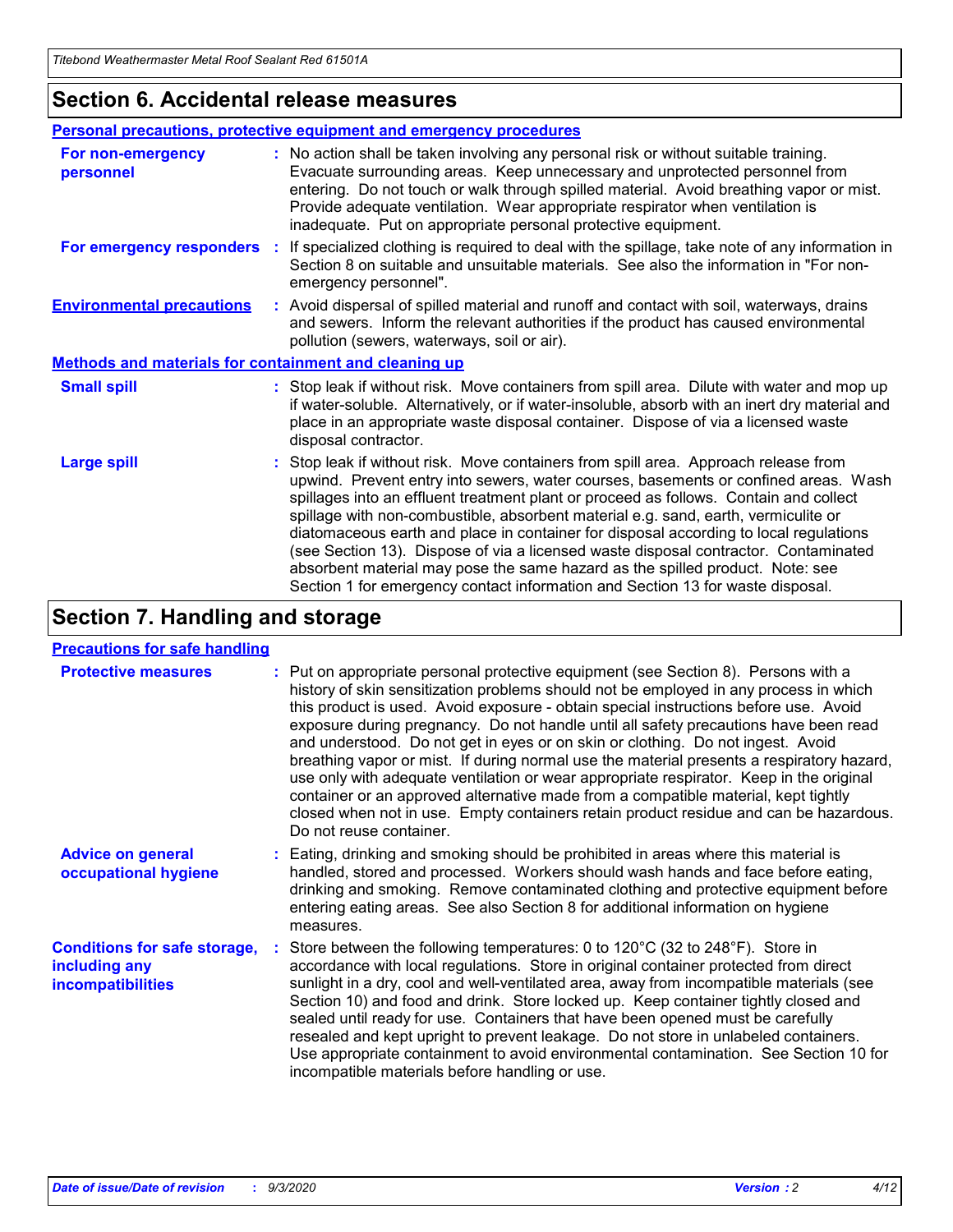# **Section 8. Exposure controls/personal protection**

#### **Control parameters**

#### **Occupational exposure limits**

| <b>Ingredient name</b>                               |    |                                          | <b>Exposure limits</b>                                                                                                                                                                                                                                                                                                                                                                                                                                                                                                                                                                                                 |
|------------------------------------------------------|----|------------------------------------------|------------------------------------------------------------------------------------------------------------------------------------------------------------------------------------------------------------------------------------------------------------------------------------------------------------------------------------------------------------------------------------------------------------------------------------------------------------------------------------------------------------------------------------------------------------------------------------------------------------------------|
| 3-aminopropyltriethoxysilane<br>Dibutyltin dilaurate |    |                                          | None.<br>ACGIH TLV (United States, 3/2020). Absorbed through skin.<br>Notes: as Sn<br>TWA: 0.1 mg/m <sup>3</sup> , (as Sn) 8 hours.<br>STEL: 0.2 mg/m <sup>3</sup> , (as Sn) 15 minutes.<br>NIOSH REL (United States, 10/2016). Absorbed through skin.<br>Notes: as Sn<br>TWA: 0.1 mg/m <sup>3</sup> , (as Sn) 10 hours.<br>OSHA PEL (United States, 5/2018). Notes: as Sn<br>TWA: $0.1 \text{ mg/m}^3$ , (as Sn) 8 hours.<br>OSHA PEL 1989 (United States, 3/1989). Absorbed through skin.<br>Notes: measured as Sn<br>TWA: 0.1 mg/m <sup>3</sup> , (measured as Sn) 8 hours. Form: Organic                           |
| <b>Appropriate engineering</b><br>controls           |    |                                          | : If user operations generate dust, fumes, gas, vapor or mist, use process enclosures,<br>local exhaust ventilation or other engineering controls to keep worker exposure to<br>airborne contaminants below any recommended or statutory limits.                                                                                                                                                                                                                                                                                                                                                                       |
| <b>Environmental exposure</b><br><b>controls</b>     |    |                                          | Emissions from ventilation or work process equipment should be checked to ensure<br>they comply with the requirements of environmental protection legislation. In some<br>cases, fume scrubbers, filters or engineering modifications to the process equipment<br>will be necessary to reduce emissions to acceptable levels.                                                                                                                                                                                                                                                                                          |
| <b>Individual protection measures</b>                |    |                                          |                                                                                                                                                                                                                                                                                                                                                                                                                                                                                                                                                                                                                        |
| <b>Hygiene measures</b>                              |    |                                          | : Wash hands, forearms and face thoroughly after handling chemical products, before<br>eating, smoking and using the lavatory and at the end of the working period.<br>Appropriate techniques should be used to remove potentially contaminated clothing.<br>Contaminated work clothing should not be allowed out of the workplace. Wash<br>contaminated clothing before reusing. Ensure that eyewash stations and safety<br>showers are close to the workstation location.                                                                                                                                            |
| <b>Eye/face protection</b>                           |    |                                          | : Safety eyewear complying with an approved standard should be used when a risk<br>assessment indicates this is necessary to avoid exposure to liquid splashes, mists,<br>gases or dusts. If contact is possible, the following protection should be worn, unless<br>the assessment indicates a higher degree of protection: chemical splash goggles.                                                                                                                                                                                                                                                                  |
| <b>Skin protection</b>                               |    |                                          |                                                                                                                                                                                                                                                                                                                                                                                                                                                                                                                                                                                                                        |
| <b>Hand protection</b>                               |    |                                          | : Chemical-resistant, impervious gloves complying with an approved standard should be<br>worn at all times when handling chemical products if a risk assessment indicates this is<br>necessary. Considering the parameters specified by the glove manufacturer, check<br>during use that the gloves are still retaining their protective properties. It should be<br>noted that the time to breakthrough for any glove material may be different for different<br>glove manufacturers. In the case of mixtures, consisting of several substances, the<br>protection time of the gloves cannot be accurately estimated. |
| <b>Body protection</b>                               |    | handling this product.                   | Personal protective equipment for the body should be selected based on the task being<br>performed and the risks involved and should be approved by a specialist before                                                                                                                                                                                                                                                                                                                                                                                                                                                |
| <b>Other skin protection</b>                         |    | specialist before handling this product. | : Appropriate footwear and any additional skin protection measures should be selected<br>based on the task being performed and the risks involved and should be approved by a                                                                                                                                                                                                                                                                                                                                                                                                                                          |
| <b>Respiratory protection</b>                        | ÷. | aspects of use.                          | Based on the hazard and potential for exposure, select a respirator that meets the<br>appropriate standard or certification. Respirators must be used according to a<br>respiratory protection program to ensure proper fitting, training, and other important                                                                                                                                                                                                                                                                                                                                                         |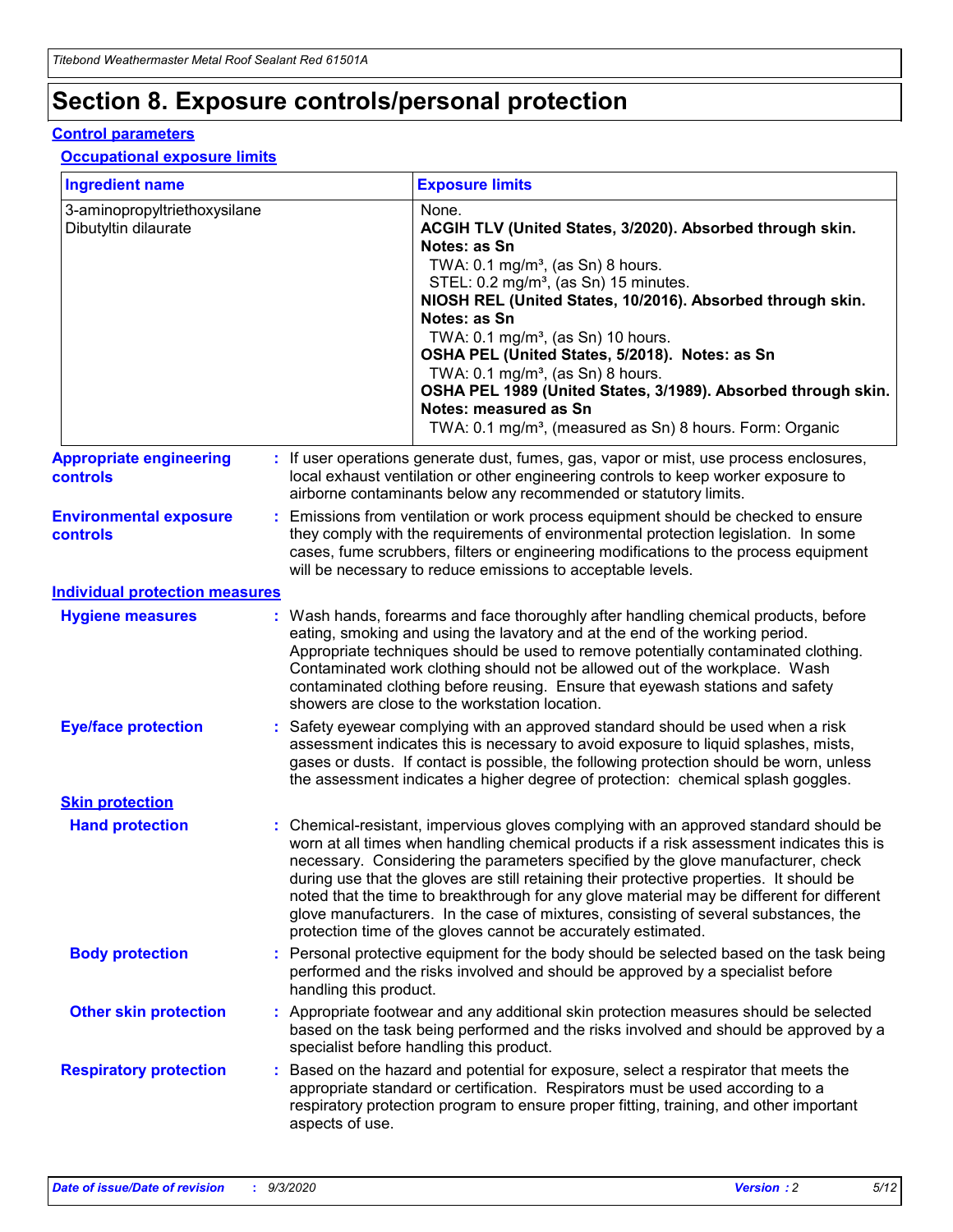### **Section 9. Physical and chemical properties**

#### **Appearance**

| <b>Physical state</b>                             |    | : Liquid. [Paste.]                                              |
|---------------------------------------------------|----|-----------------------------------------------------------------|
| <b>Color</b>                                      |    | Red.                                                            |
| Odor                                              |    | Characteristic.                                                 |
| <b>Odor threshold</b>                             | ÷. | Not available.                                                  |
| pH                                                |    | Not applicable.                                                 |
| <b>Melting point</b>                              |    | : Not available.                                                |
| <b>Boiling point</b>                              |    | : $>200^{\circ}$ C ( $>392^{\circ}$ F)                          |
| <b>Flash point</b>                                |    | : Closed cup: >200°C (>392°F) [Setaflash.]                      |
| <b>Evaporation rate</b>                           |    | $:$ >1 (butyl acetate = 1)                                      |
| <b>Flammability (solid, gas)</b>                  |    | : Not available.                                                |
| Lower and upper explosive<br>(flammable) limits   |    | : Not available.                                                |
| <b>VOC (less water, less)</b><br>exempt solvents) |    | : 0 g/l                                                         |
| <b>Volatility</b>                                 |    | $: 0\%$ (w/w)                                                   |
| <b>Vapor density</b>                              |    | Not available.                                                  |
| <b>Relative density</b>                           |    | $\frac{1}{2}$ 2.432                                             |
| <b>Solubility</b>                                 |    | Insoluble in the following materials: cold water and hot water. |
| <b>Solubility in water</b>                        |    | Not available.                                                  |
| <b>Partition coefficient: n-</b><br>octanol/water |    | $:$ Not available.                                              |
| <b>Auto-ignition temperature</b>                  |    | : Not available.                                                |
| <b>Decomposition temperature</b>                  |    | : Not available.                                                |
| <b>Viscosity</b>                                  |    | : Not available.                                                |

### **Section 10. Stability and reactivity**

| <b>Reactivity</b>                            |    | : No specific test data related to reactivity available for this product or its ingredients.            |
|----------------------------------------------|----|---------------------------------------------------------------------------------------------------------|
| <b>Chemical stability</b>                    |    | : The product is stable.                                                                                |
| <b>Possibility of hazardous</b><br>reactions |    | : Under normal conditions of storage and use, hazardous reactions will not occur.                       |
| <b>Conditions to avoid</b>                   |    | : No specific data.                                                                                     |
| <b>Incompatible materials</b>                |    | : No specific data.                                                                                     |
| <b>Hazardous decomposition</b><br>products   | ÷. | Under normal conditions of storage and use, hazardous decomposition products should<br>not be produced. |

### **Section 11. Toxicological information**

#### **Information on toxicological effects**

#### **Acute toxicity**

| <b>Product/ingredient name</b> | <b>Result</b>           | <b>Species</b> | <b>Dose</b>                | <b>Exposure</b> |
|--------------------------------|-------------------------|----------------|----------------------------|-----------------|
| 3-aminopropyltriethoxysilane   | <b>ILD50 Dermal</b>     | Rabbit         | 4.29 g/kg                  |                 |
| Dibutyltin dilaurate           | ILD50 Oral<br>LD50 Oral | Rat<br>Rat     | $1.57$ g/kg<br>175 $mg/kg$ |                 |
|                                |                         |                |                            |                 |

**Irritation/Corrosion**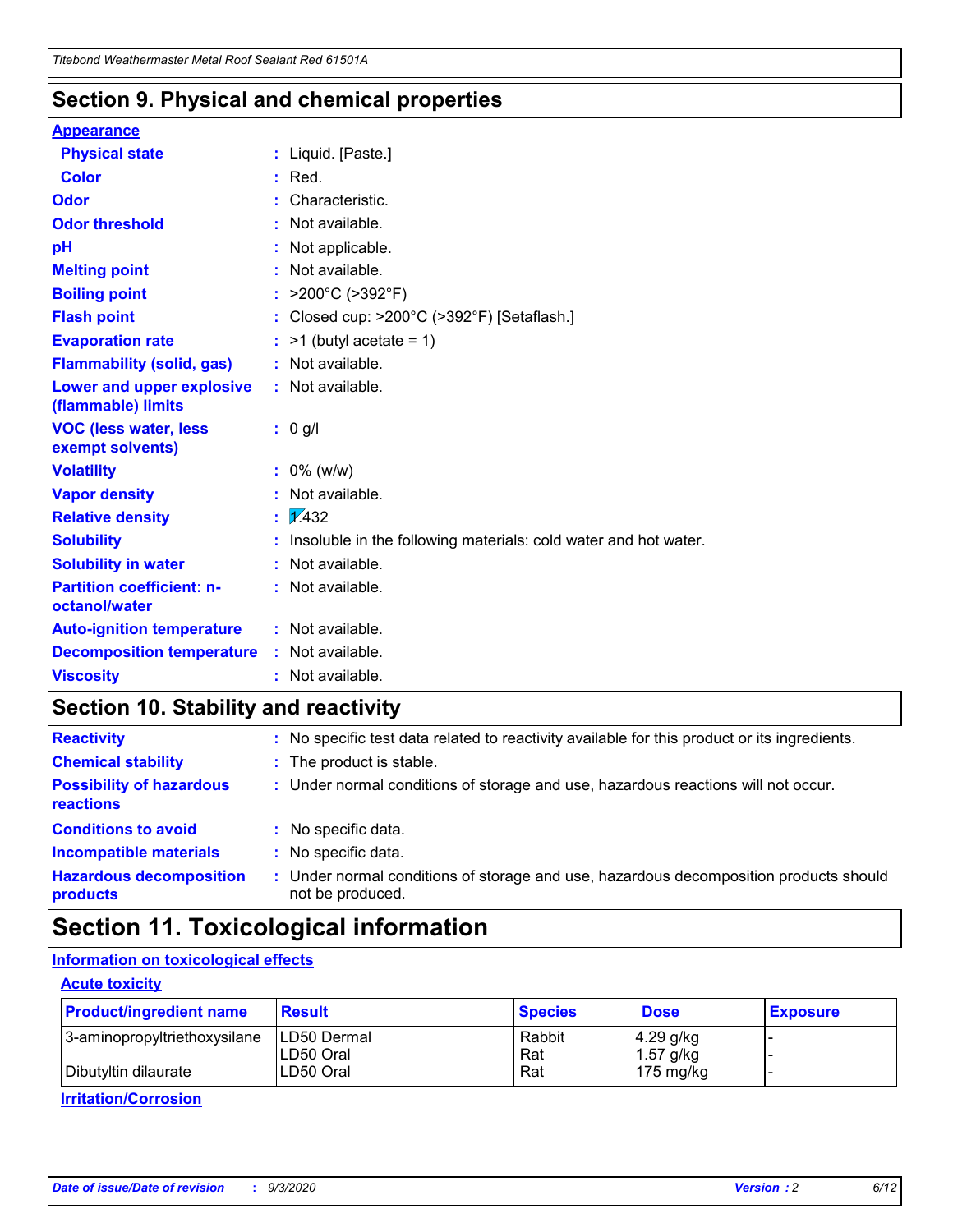# **Section 11. Toxicological information**

| <b>Product/ingredient name</b> | <b>Result</b>                 | <b>Species</b> | <b>Score</b> | <b>Exposure</b>    | <b>Observation</b>       |
|--------------------------------|-------------------------------|----------------|--------------|--------------------|--------------------------|
| 3-aminopropyltriethoxysilane   | Eyes - Mild irritant          | Rabbit         |              | $100 \text{ mg}$   |                          |
|                                | Eyes - Severe irritant        | Rabbit         |              | 24 hours 750       |                          |
|                                |                               |                |              | ug                 |                          |
|                                | <b>Skin - Severe irritant</b> | Rabbit         |              | 24 hours 5         | $\overline{\phantom{0}}$ |
| Dibutyltin dilaurate           | Eyes - Moderate irritant      | Rabbit         |              | mg<br>24 hours 100 |                          |
|                                |                               |                |              | mg                 |                          |
|                                | Skin - Severe irritant        | Rabbit         |              | 500 mg             | -                        |

#### **Sensitization**

Not available.

#### **Mutagenicity**

Not available.

#### **Carcinogenicity**

Not available.

#### **Reproductive toxicity**

Not available.

#### **Teratogenicity**

Not available.

#### **Specific target organ toxicity (single exposure)**

Not available.

#### **Specific target organ toxicity (repeated exposure)**

| <b>Name</b>                                                                         |                                                                            | <b>Category</b>                                     | <b>Route of</b><br>exposure | <b>Target organs</b> |  |  |
|-------------------------------------------------------------------------------------|----------------------------------------------------------------------------|-----------------------------------------------------|-----------------------------|----------------------|--|--|
| Dibutyltin dilaurate                                                                |                                                                            | Category 1                                          | -                           | respiratory system   |  |  |
| <b>Aspiration hazard</b><br>Not available.                                          |                                                                            |                                                     |                             |                      |  |  |
| <b>Information on the likely</b><br>routes of exposure                              | : Not available.                                                           |                                                     |                             |                      |  |  |
| <b>Potential acute health effects</b>                                               |                                                                            |                                                     |                             |                      |  |  |
| <b>Eye contact</b>                                                                  | : May cause eye irritation.                                                |                                                     |                             |                      |  |  |
| <b>Inhalation</b>                                                                   |                                                                            | : No known significant effects or critical hazards. |                             |                      |  |  |
| <b>Skin contact</b>                                                                 |                                                                            | : May cause skin irritation.                        |                             |                      |  |  |
| <b>Ingestion</b>                                                                    |                                                                            | : No known significant effects or critical hazards. |                             |                      |  |  |
| <b>Symptoms related to the physical, chemical and toxicological characteristics</b> |                                                                            |                                                     |                             |                      |  |  |
| <b>Eye contact</b>                                                                  | irritation<br>watering<br>redness                                          | : Adverse symptoms may include the following:       |                             |                      |  |  |
| <b>Inhalation</b>                                                                   | reduced fetal weight<br>increase in fetal deaths<br>skeletal malformations | : Adverse symptoms may include the following:       |                             |                      |  |  |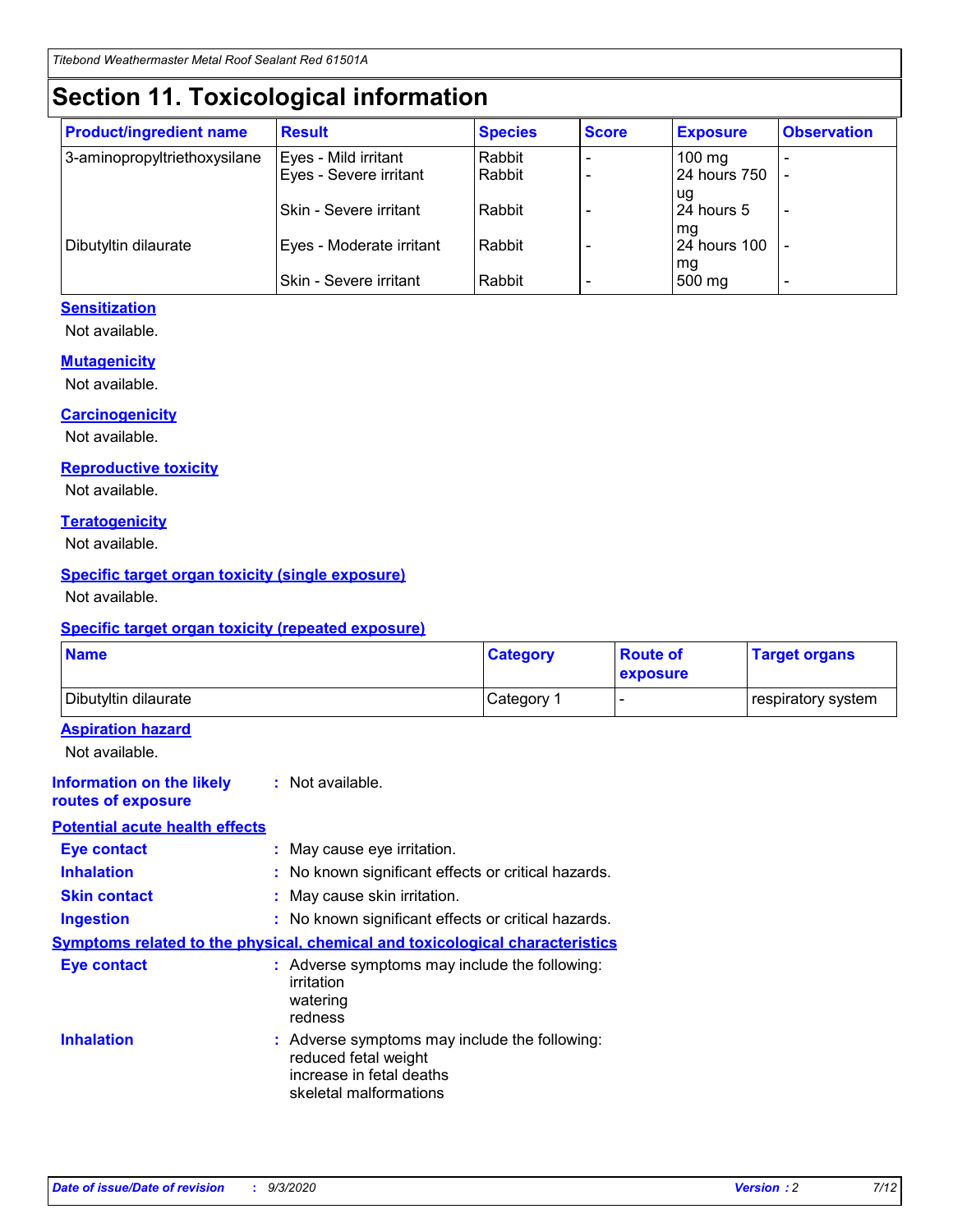*Titebond Weathermaster Metal Roof Sealant Red 61501A*

# **Section 11. Toxicological information**

| <b>Skin contact</b>                     | : Adverse symptoms may include the following:<br>irritation                                                                 |  |
|-----------------------------------------|-----------------------------------------------------------------------------------------------------------------------------|--|
|                                         | redness                                                                                                                     |  |
|                                         | reduced fetal weight<br>increase in fetal deaths                                                                            |  |
|                                         | skeletal malformations                                                                                                      |  |
| <b>Ingestion</b>                        | : Adverse symptoms may include the following:<br>reduced fetal weight<br>increase in fetal deaths<br>skeletal malformations |  |
|                                         | Delayed and immediate effects and also chronic effects from short and long term exposure                                    |  |
| <b>Short term exposure</b>              |                                                                                                                             |  |
| <b>Potential immediate</b><br>effects   | : Not available.                                                                                                            |  |
| <b>Potential delayed effects</b>        | : Not available.                                                                                                            |  |
| <b>Long term exposure</b>               |                                                                                                                             |  |
| <b>Potential immediate</b><br>effects   | : Not available.                                                                                                            |  |
| <b>Potential delayed effects</b>        | : Not available.                                                                                                            |  |
| <b>Potential chronic health effects</b> |                                                                                                                             |  |
| Not available.                          |                                                                                                                             |  |
| <b>General</b>                          | Once sensitized, a severe allergic reaction may occur when subsequently exposed to<br>very low levels.                      |  |
| <b>Carcinogenicity</b>                  | : No known significant effects or critical hazards.                                                                         |  |
| <b>Mutagenicity</b>                     | : No known significant effects or critical hazards.                                                                         |  |
| <b>Teratogenicity</b>                   | May damage the unborn child.                                                                                                |  |
| <b>Developmental effects</b>            | : No known significant effects or critical hazards.                                                                         |  |
| <b>Fertility effects</b>                | May damage fertility.                                                                                                       |  |
| <b>Numerical measures of toxicity</b>   |                                                                                                                             |  |
| <b>Acute toxicity estimates</b>         |                                                                                                                             |  |
| الملحلة والمستحيط والمسالم              |                                                                                                                             |  |

Not available.

# **Section 12. Ecological information**

#### **Toxicity**

| <b>Product/ingredient name</b> | <b>Result</b>                                       | <b>Species</b>               | <b>Exposure</b>       |
|--------------------------------|-----------------------------------------------------|------------------------------|-----------------------|
| Dibutyltin dilaurate           | $ CC50>3$ mg/l<br>Chronic EC10 > 2 mg/l Fresh water | Algae<br>Algae - Desmodesmus | 72 hours<br>196 hours |
|                                |                                                     | <b>I</b> subspicatus         |                       |

#### **Persistence and degradability**

| <b>Product/ingredient name</b> | <b>Test</b>                                                                    | <b>Result</b>  |                   | <b>Dose</b> | <b>Inoculum</b>         |
|--------------------------------|--------------------------------------------------------------------------------|----------------|-------------------|-------------|-------------------------|
| Dibutyltin dilaurate           | OECD 301F<br>Ready<br>Biodegradability -<br>Manometric<br>Respirometry<br>Test | 23 % - 28 days |                   |             |                         |
| <b>Product/ingredient name</b> | <b>Aquatic half-life</b>                                                       |                | <b>Photolysis</b> |             | <b>Biodegradability</b> |
| Dibutyltin dilaurate           |                                                                                |                |                   |             | <b>Inherent</b>         |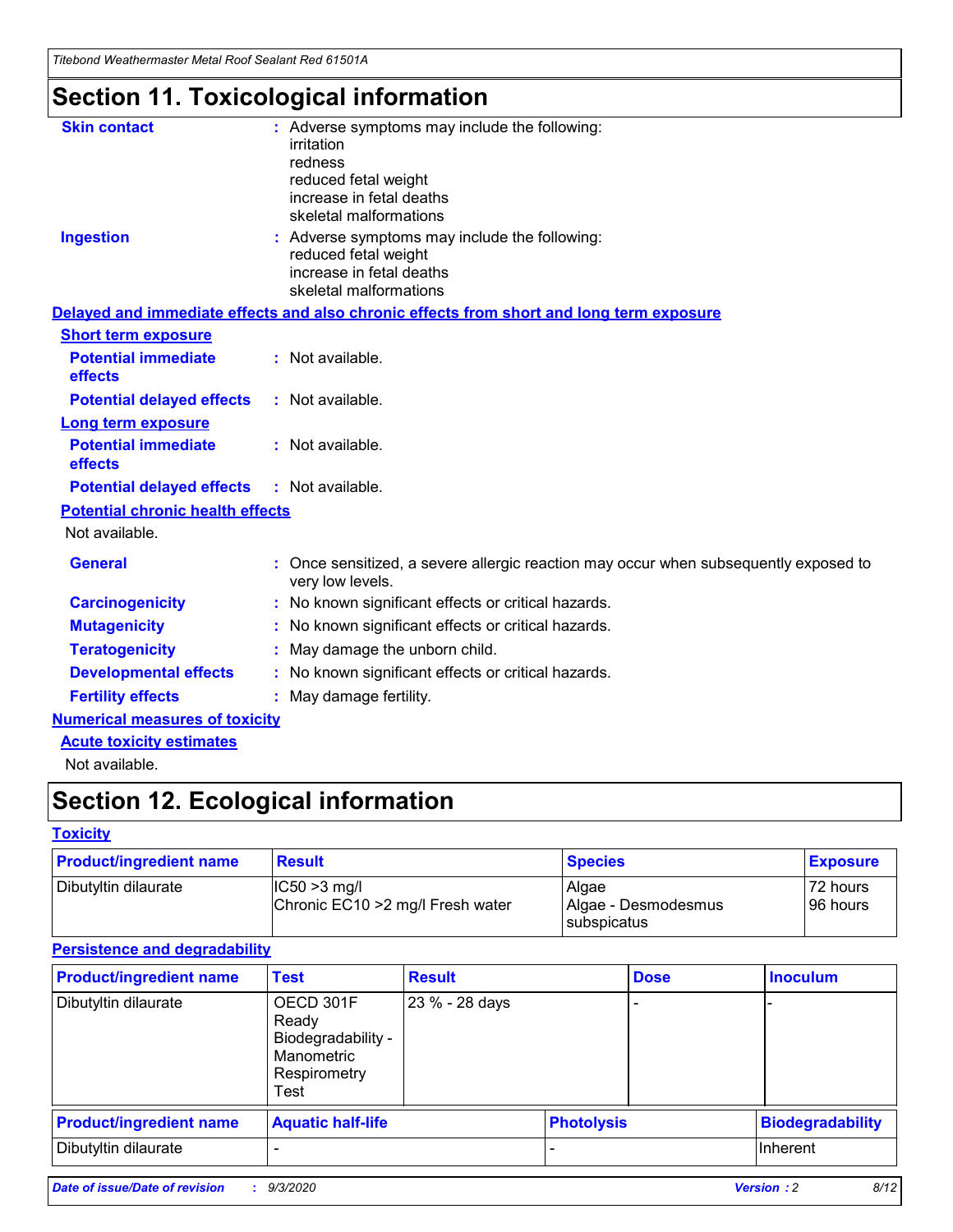# **Section 12. Ecological information**

#### **Bioaccumulative potential**

| <b>Product/ingredient name</b> | $LogPow$ | <b>BCF</b> | <b>Potential</b> |
|--------------------------------|----------|------------|------------------|
| 3-aminopropyltriethoxysilane   | 1.7      | 3.4        | low              |
| Dibutyltin dilaurate           | 4.44     | 2.91       | low              |

#### **Mobility in soil**

| <b>MODILLY III SOIL</b>                                       |                                                     |
|---------------------------------------------------------------|-----------------------------------------------------|
| <b>Soil/water partition</b><br>coefficient (K <sub>oc</sub> ) | : Not available.                                    |
| <b>Other adverse effects</b>                                  | : No known significant effects or critical hazards. |

### **Section 13. Disposal considerations**

**Disposal methods :**

The generation of waste should be avoided or minimized wherever possible. Disposal of this product, solutions and any by-products should at all times comply with the requirements of environmental protection and waste disposal legislation and any regional local authority requirements. Dispose of surplus and non-recyclable products via a licensed waste disposal contractor. Waste should not be disposed of untreated to the sewer unless fully compliant with the requirements of all authorities with jurisdiction. Waste packaging should be recycled. Incineration or landfill should only be considered when recycling is not feasible. This material and its container must be disposed of in a safe way. Care should be taken when handling emptied containers that have not been cleaned or rinsed out. Empty containers or liners may retain some product residues. Avoid dispersal of spilled material and runoff and contact with soil, waterways, drains and sewers.

### **Section 14. Transport information**

|                                      | <b>DOT</b><br><b>Classification</b> | <b>TDG</b><br><b>Classification</b> | <b>Mexico</b><br><b>Classification</b> | <b>ADR/RID</b>           | <b>IMDG</b>              | <b>IATA</b>    |
|--------------------------------------|-------------------------------------|-------------------------------------|----------------------------------------|--------------------------|--------------------------|----------------|
| <b>UN number</b>                     | Not regulated.                      | Not regulated.                      | Not regulated.                         | Not regulated.           | Not regulated.           | Not regulated. |
| <b>UN proper</b><br>shipping name    |                                     |                                     |                                        |                          |                          |                |
| <b>Transport</b><br>hazard class(es) |                                     | $\overline{\phantom{0}}$            | $\qquad \qquad \blacksquare$           | $\overline{\phantom{0}}$ | $\overline{\phantom{0}}$ |                |
| <b>Packing group</b>                 |                                     |                                     |                                        |                          |                          |                |
| <b>Environmental</b><br>hazards      | No.                                 | No.                                 | No.                                    | No.                      | No.                      | No.            |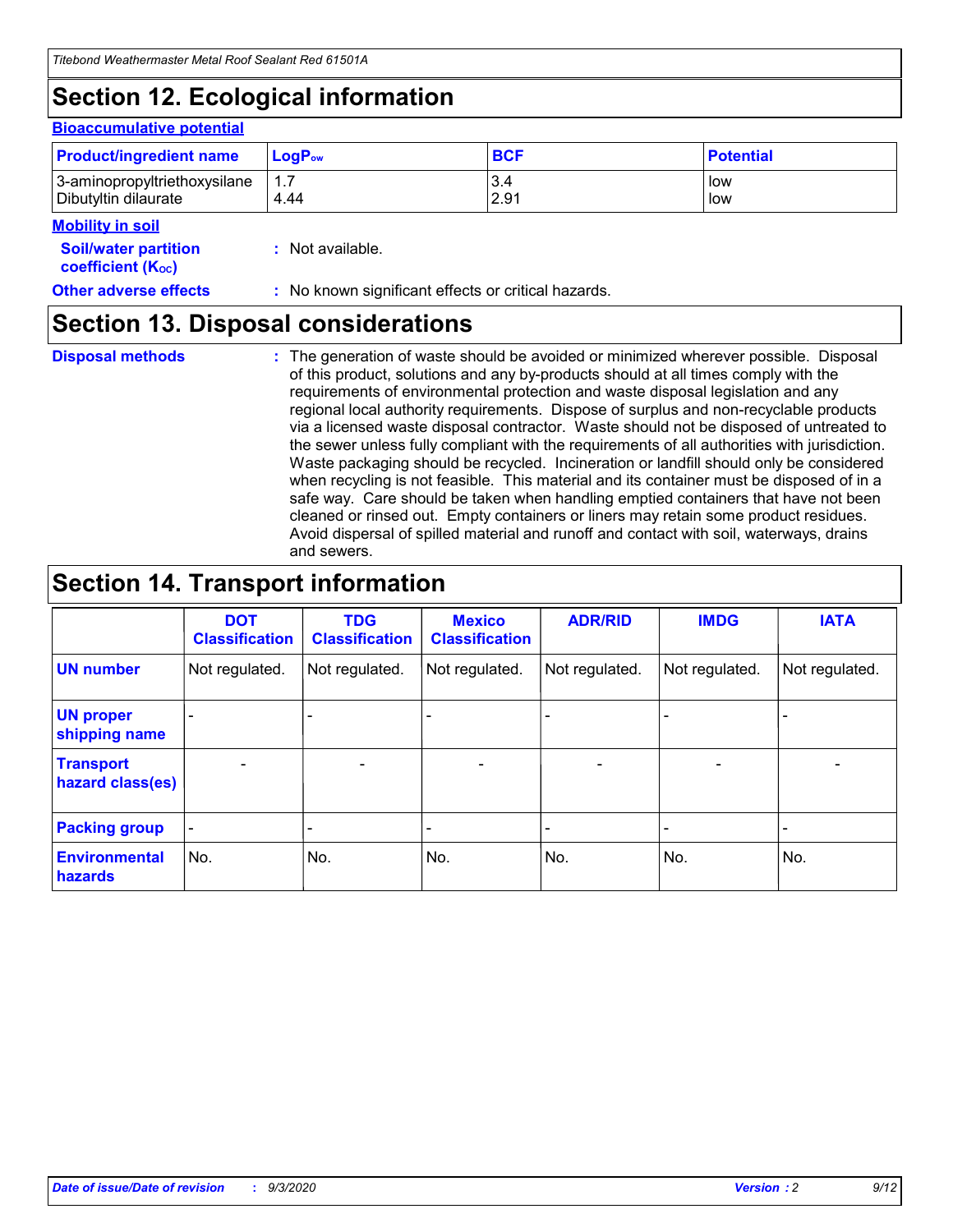### **Section 15. Regulatory information**

#### **U.S. Federal regulations**

#### **SARA 302/304**

#### **Composition/information on ingredients**

No products were found.

| SARA 304 RQ | Not applicable. |
|-------------|-----------------|
|-------------|-----------------|

#### **SARA 311/312**

**Classification :** EYE IRRITATION - Category 2B SKIN SENSITIZATION - Category 1 TOXIC TO REPRODUCTION - Category 1B HNOC - Product generates methanol during cure.

#### **Composition/information on ingredients**

| <b>Name</b>                  | $\frac{9}{6}$ | <b>Classification</b>                                                                                                                                                                                                                                                                                      |
|------------------------------|---------------|------------------------------------------------------------------------------------------------------------------------------------------------------------------------------------------------------------------------------------------------------------------------------------------------------------|
| 3-aminopropyltriethoxysilane | $\leq$ 3      | <b>FLAMMABLE LIQUIDS - Category 4</b><br><b>ACUTE TOXICITY (oral) - Category 4</b><br><b>SKIN IRRITATION - Category 2</b><br>EYE IRRITATION - Category 2A                                                                                                                                                  |
| Dibutyltin dilaurate         | ≤0.3          | <b>ACUTE TOXICITY (oral) - Category 3</b><br>SKIN CORROSION - Category 1C<br>SERIOUS EYE DAMAGE - Category 1<br>SKIN SENSITIZATION - Category 1<br><b>GERM CELL MUTAGENICITY - Category 2</b><br>TOXIC TO REPRODUCTION - Category 1B<br>SPECIFIC TARGET ORGAN TOXICITY (REPEATED<br>EXPOSURE) - Category 1 |

#### **State regulations**

**Massachusetts :**

: None of the components are listed.

**New York :** None of the components are listed. **New Jersey :** None of the components are listed.

**Pennsylvania :** None of the components are listed.

#### **California Prop. 65**

WARNING: This product can expose you to methanol, which is known to the State of California to cause birth defects or other reproductive harm. For more information go to www.P65Warnings.ca.gov.

| Ingredient name | No significant risk<br>level | <b>Maximum</b><br>acceptable dosage<br><b>level</b> |
|-----------------|------------------------------|-----------------------------------------------------|
| l methanol      |                              | Yes.                                                |

#### **International regulations**

**Chemical Weapon Convention List Schedules I, II & III Chemicals** Not listed.

#### **Montreal Protocol**

Not listed.

**Stockholm Convention on Persistent Organic Pollutants**

Not listed.

#### **UNECE Aarhus Protocol on POPs and Heavy Metals** Not listed.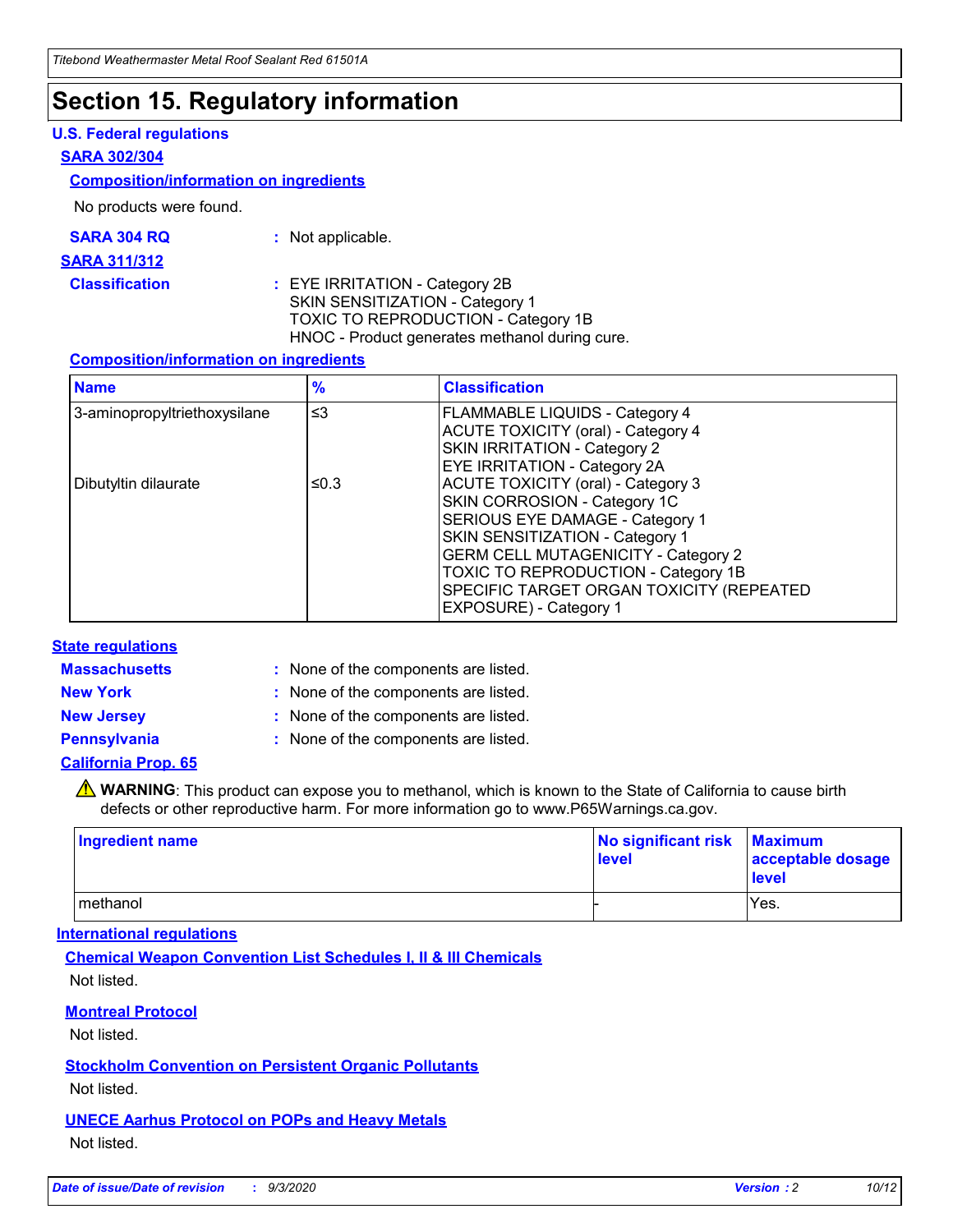### **Section 15. Regulatory information**

#### **Inventory list**

- 
- **China :** Not determined.

**United States TSCA 8(b) inventory**

**:** All components are active or exempted.

# **Section 16. Other information**





**Caution: HMIS® ratings are based on a 0-4 rating scale, with 0 representing minimal hazards or risks, and 4 representing significant hazards or risks. Although HMIS® ratings and the associated label are not required on SDSs or products leaving a facility under 29 CFR 1910.1200, the preparer may choose to provide them. HMIS® ratings are to be used with a fully implemented HMIS® program. HMIS® is a registered trademark and service mark of the American Coatings Association, Inc.**

**The customer is responsible for determining the PPE code for this material. For more information on HMIS® Personal Protective Equipment (PPE) codes, consult the HMIS® Implementation Manual.**

**National Fire Protection Association (U.S.A.)**



**Reprinted with permission from NFPA 704-2001, Identification of the Hazards of Materials for Emergency Response Copyright ©1997, National Fire Protection Association, Quincy, MA 02269. This reprinted material is not the complete and official position of the National Fire Protection Association, on the referenced subject which is represented only by the standard in its entirety.**

**Copyright ©2001, National Fire Protection Association, Quincy, MA 02269. This warning system is intended to be interpreted and applied only by properly trained individuals to identify fire, health and reactivity hazards of chemicals. The user is referred to certain limited number of chemicals with recommended classifications in NFPA 49 and NFPA 325, which would be used as a guideline only. Whether the chemicals are classified by NFPA or not, anyone using the 704 systems to classify chemicals does so at their own risk.**

#### **Procedure used to derive the classification**

| <b>Classification</b>                                                                                         | <b>Justification</b>                                  |
|---------------------------------------------------------------------------------------------------------------|-------------------------------------------------------|
| <b>EYE IRRITATION - Category 2B</b><br>SKIN SENSITIZATION - Category 1<br>TOXIC TO REPRODUCTION - Category 1B | Expert judgment<br>Expert judgment<br>Expert judgment |
| <b>History</b>                                                                                                |                                                       |

| .                                 |             |
|-----------------------------------|-------------|
| <b>Date of printing</b>           | : 4/22/2022 |
| Date of issue/Date of<br>revision | : 9/3/2020  |
| Date of previous issue            | : 9/3/2020  |
| <b>Version</b>                    | $\cdot$ 2   |
|                                   |             |